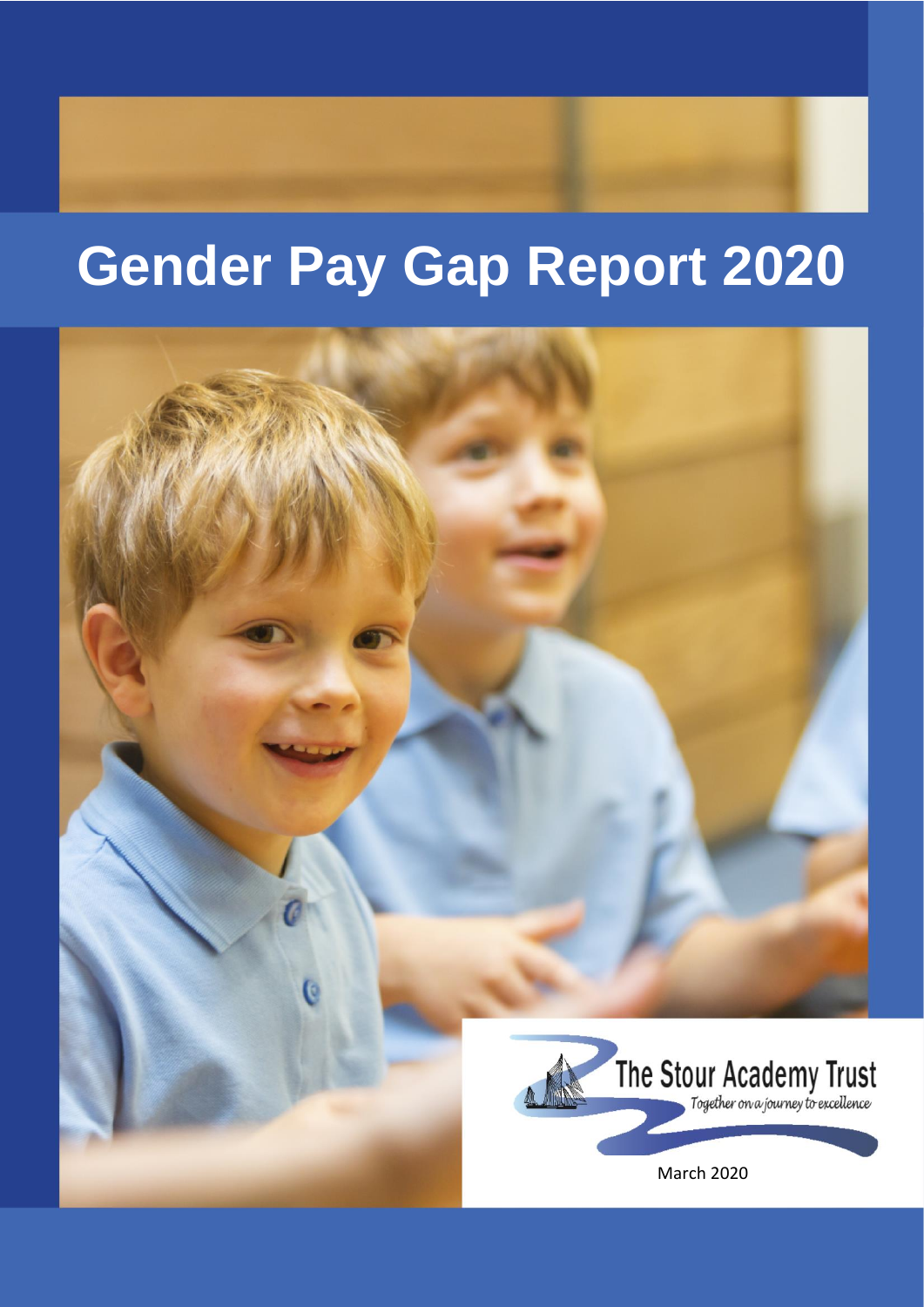### **Gender Pay Gap Report 2020**

The Stour Academy Trust (TSAT) as an employer is required by law to carry out Gender Pay Reporting, under the equality act 2010 (gender pay gap information) regulations 2017, to demonstrate how large the pay gap is between our female and male employees.

## *Although we have been advised that we do not have to report on this information due to COVI-19, we have decided to share this information as a matter of interest.*

We publish these results on our website before 31<sup>st</sup> March each year. We use the results to assess:

- The level of gender equality in our workplace
- The balance of female and male employees at different levels
- How effectively talent is being maximised and rewarded

The overall gender pay gap is defined as the difference between the mean (average) or median (actual mid-point) hourly rate of pay of female and male employees.

The results of the statutory calculations for the current year are:

#### 1. **Mean Gender Pay Gap**

The difference between the mean hourly rate of pay that female and male full pay relevant employees receive is 32.95%

#### 2. **Median Gender Pay Gap**

The difference between the median hourly rate of pay that female and male full pay relevant employees receive is 44.57%

#### **3. Mean and Median Bonus Gap**

The percentage of employees who received bonus payments: Female 10.39% Male 40%

**(***this information relates to those teaching staff and support staff -at the top of their pay band who receive one-off payments to accommodate the reflection of their performance management review).*

Of these payments:

The difference between the mean bonus pay that female and male employees receive is 68.51%

The difference between the median bonus pay that female and male employees receive is 74.2%